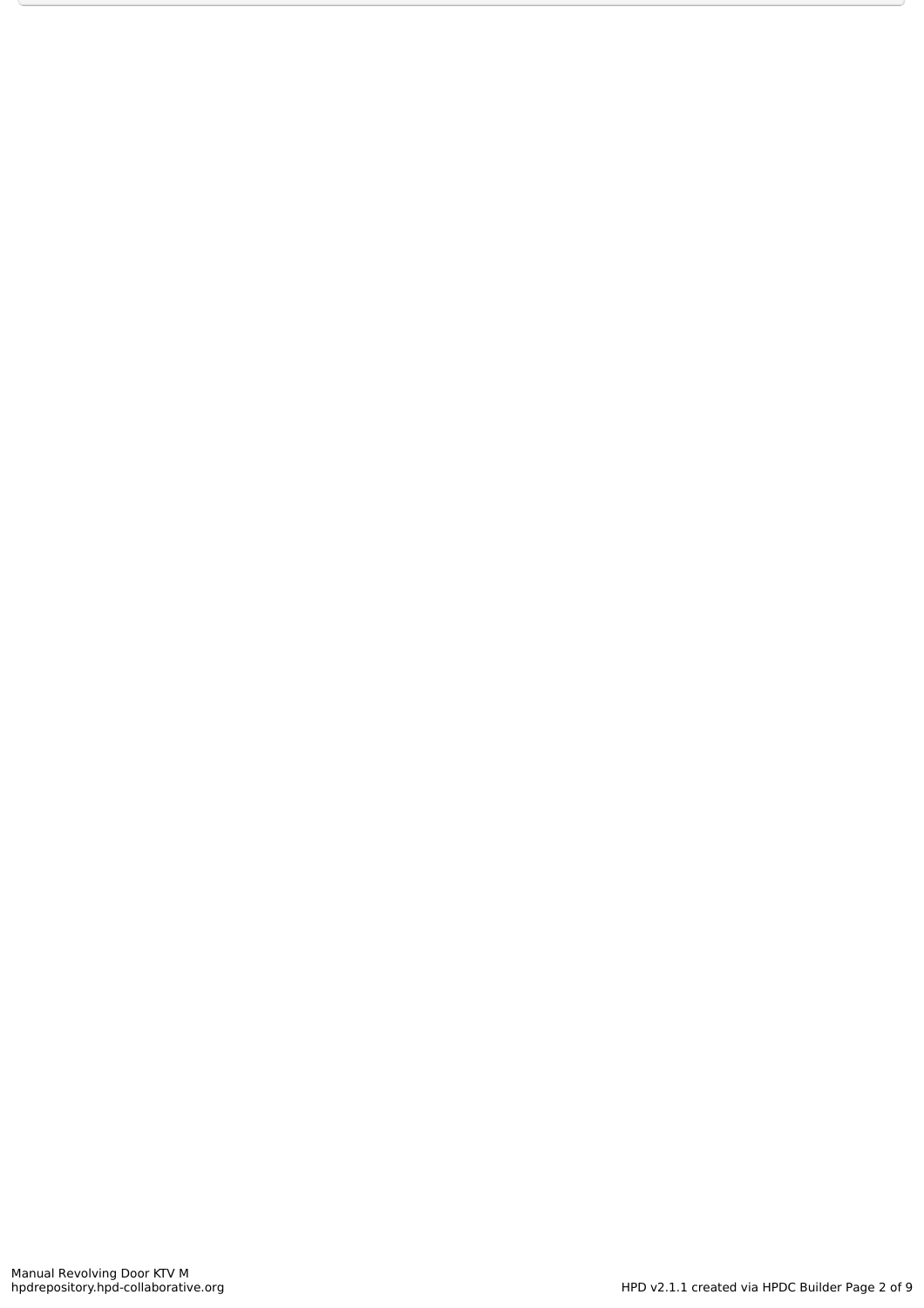This section lists contents in a product based on specific threshold(s) and reports detailed health information including hazards. This *HPD uses the inventory method indicated above, which is one of three possible methods:*

- *Basic Inventory method with Product-level threshold.*
- *Nested Material Inventory method with Product-level threshold*
- *Nested Material Inventory method with individual Material-level thresholds*

Definitions and requirements for the three inventory methods and requirements for each data field can be found in the HPD Open *Standard version 2.1.1, available on the HPDC website at: [www.hpd-collaborative.org/hpd-2-1-1-standard](https://www.hpd-collaborative.org/hpd-2-1-1-standard)*

### **MANUAL REVOLVING DOOR KTV M**

PRODUCT THRESHOLD: 100 ppm **RESIDUALS** AND IMPURITIES CONSIDERED: No

RESIDUALS AND IMPURITIES NOTES: No residuals or impurities are expected in these materials at or above the inventory threshold. dormakaba products consist of finished components, and no chemical reactions are needed to develop our products.

OTHER PRODUCT NOTES: -

| HAZARD SCREENING METHOD: Pharos Chemical and Materials Library |                                                                                                                                                                                                                                                                                                                                                                      |                    | HAZARD SCREENING DATE: 2020-04-29 |                                   |  |                                                |  |  |
|----------------------------------------------------------------|----------------------------------------------------------------------------------------------------------------------------------------------------------------------------------------------------------------------------------------------------------------------------------------------------------------------------------------------------------------------|--------------------|-----------------------------------|-----------------------------------|--|------------------------------------------------|--|--|
| %: 44.45                                                       | GS: LT-UNK                                                                                                                                                                                                                                                                                                                                                           |                    | RC: None                          | NANO: No                          |  | ROLE: Wings and drum walls                     |  |  |
| <b>HAZARD TYPE</b>                                             | AGENCY AND LIST TITLES                                                                                                                                                                                                                                                                                                                                               |                    | WARNINGS                          |                                   |  |                                                |  |  |
| None found                                                     |                                                                                                                                                                                                                                                                                                                                                                      |                    |                                   |                                   |  | No warnings found on HPD Priority Hazard Lists |  |  |
| <b>SUBSTANCE NOTES: -</b>                                      |                                                                                                                                                                                                                                                                                                                                                                      |                    |                                   |                                   |  |                                                |  |  |
| <b>ALUMINUM</b>                                                |                                                                                                                                                                                                                                                                                                                                                                      |                    |                                   |                                   |  | ID: 91728-14-2                                 |  |  |
|                                                                | HAZARD SCREENING METHOD: Pharos Chemical and Materials Library                                                                                                                                                                                                                                                                                                       |                    |                                   | HAZARD SCREENING DATE: 2020-04-29 |  |                                                |  |  |
| %30.11                                                         | GS: NoGS                                                                                                                                                                                                                                                                                                                                                             | RC:<br><b>Both</b> | NANO:<br><b>No</b>                | profiles                          |  | ROLE: Electronic components, canopy and        |  |  |
| <b>HAZARD TYPE</b>                                             | <b>AGENCY AND LIST TITLES</b>                                                                                                                                                                                                                                                                                                                                        |                    | WARNINGS                          |                                   |  |                                                |  |  |
| None found                                                     |                                                                                                                                                                                                                                                                                                                                                                      |                    |                                   |                                   |  | No warnings found on HPD Priority Hazard Lists |  |  |
|                                                                | SUBSTANCE NOTES: The hazards associated with aluminum are dependent upon the form in which aluminum is provided. As aluminum is<br>inert upon receipt by dormakaba and unlikely to leach from the revolving door into the environment, the risk of exposure to aluminum<br>components is negligible and the listed hazards can be deemed irrelevant to the end-user. |                    |                                   |                                   |  |                                                |  |  |
|                                                                |                                                                                                                                                                                                                                                                                                                                                                      |                    |                                   |                                   |  |                                                |  |  |
| <b>STEEL</b>                                                   |                                                                                                                                                                                                                                                                                                                                                                      |                    |                                   |                                   |  |                                                |  |  |
|                                                                | HAZARD SCREENING METHOD: Pharos Chemical and Materials Library                                                                                                                                                                                                                                                                                                       |                    |                                   | HAZARD SCREENING DATE: 2020-04-29 |  | ID: 12597-69-2                                 |  |  |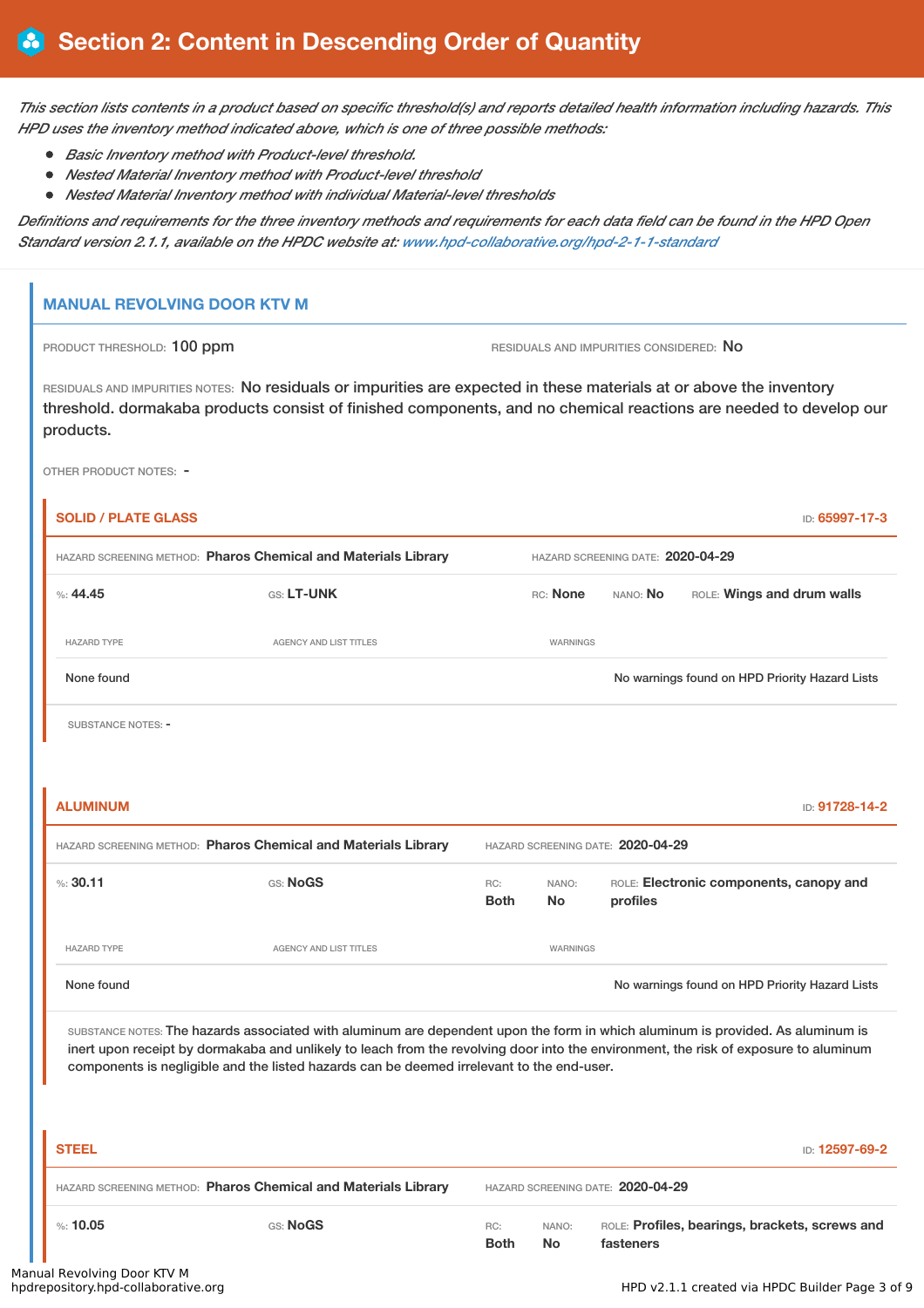HAZARD TYPE **AGENCY AND LIST TITLES** WARNINGS

None found Now arrings found on HPD Priority Hazard Lists

SUBSTANCE NOTES: -

| <b>STAINLESS STEEL</b>                                                                |                                                                                   |          |                 |                                   |                                   | ID: 12597-68-1                                 |
|---------------------------------------------------------------------------------------|-----------------------------------------------------------------------------------|----------|-----------------|-----------------------------------|-----------------------------------|------------------------------------------------|
| HAZARD SCREENING METHOD: Pharos Chemical and Materials Library                        |                                                                                   |          |                 | HAZARD SCREENING DATE: 2020-04-29 |                                   |                                                |
| % : 8.05                                                                              | GS: NoGS                                                                          | RC: Both | NANO: No        |                                   |                                   | ROLE: Sheetmetal, brackets and profiles        |
| <b>HAZARD TYPE</b>                                                                    | AGENCY AND LIST TITLES                                                            |          | WARNINGS        |                                   |                                   |                                                |
| None found                                                                            |                                                                                   |          |                 |                                   |                                   | No warnings found on HPD Priority Hazard Lists |
| <b>SUBSTANCE NOTES: -</b>                                                             |                                                                                   |          |                 |                                   |                                   |                                                |
|                                                                                       |                                                                                   |          |                 |                                   |                                   |                                                |
| <b>CHIPBOARD</b>                                                                      |                                                                                   |          |                 |                                   |                                   | <b>ID: Undisclosed</b>                         |
| HAZARD SCREENING METHOD: Pharos Chemical and Materials Library                        |                                                                                   |          |                 |                                   | HAZARD SCREENING DATE: 2020-04-29 |                                                |
| %: 3.86                                                                               | GS: Not Screened                                                                  |          |                 | RC: None                          | NANO: No                          | ROLE: Chipboard                                |
| <b>HAZARD TYPE</b>                                                                    | AGENCY AND LIST TITLES                                                            |          | WARNINGS        |                                   |                                   |                                                |
|                                                                                       | Hazard Screening not performed                                                    |          |                 |                                   |                                   |                                                |
|                                                                                       | SUBSTANCE NOTES: Electronics are considered Special Conditions Materials by HPDC. |          |                 |                                   |                                   |                                                |
|                                                                                       |                                                                                   |          |                 |                                   |                                   |                                                |
| <b>POWDER COAT</b>                                                                    |                                                                                   |          |                 |                                   |                                   | <b>ID: Undisclosed</b>                         |
| HAZARD SCREENING METHOD: Pharos Chemical and Materials Library                        |                                                                                   |          |                 |                                   | HAZARD SCREENING DATE: 2020-04-29 |                                                |
| %1.40                                                                                 | GS: Not Screened                                                                  |          |                 | RC: None                          | NANO: No                          | ROLE: Powder coat                              |
| <b>HAZARD TYPE</b>                                                                    | <b>AGENCY AND LIST TITLES</b>                                                     |          | WARNINGS        |                                   |                                   |                                                |
|                                                                                       | Hazard Screening not performed                                                    |          |                 |                                   |                                   |                                                |
| SUBSTANCE NOTES: Powder coatings are considered Special Conditions Materials by HPDC. |                                                                                   |          |                 |                                   |                                   |                                                |
|                                                                                       |                                                                                   |          |                 |                                   |                                   |                                                |
| <b>HORSEHAIR</b>                                                                      |                                                                                   |          |                 |                                   |                                   | <b>ID:</b> Not registered                      |
| HAZARD SCREENING METHOD: Pharos Chemical and Materials Library                        |                                                                                   |          |                 |                                   | HAZARD SCREENING DATE: 2020-04-29 |                                                |
| %: 0.81                                                                               | GS: UNK                                                                           |          | RC: <b>Both</b> | NANO: No                          |                                   | ROLE: Weatherstripping                         |
| <b>HAZARD TYPE</b>                                                                    | AGENCY AND LIST TITLES                                                            |          | WARNINGS        |                                   |                                   |                                                |
|                                                                                       | Hazard Screening not performed                                                    |          |                 |                                   |                                   |                                                |
|                                                                                       |                                                                                   |          |                 |                                   |                                   |                                                |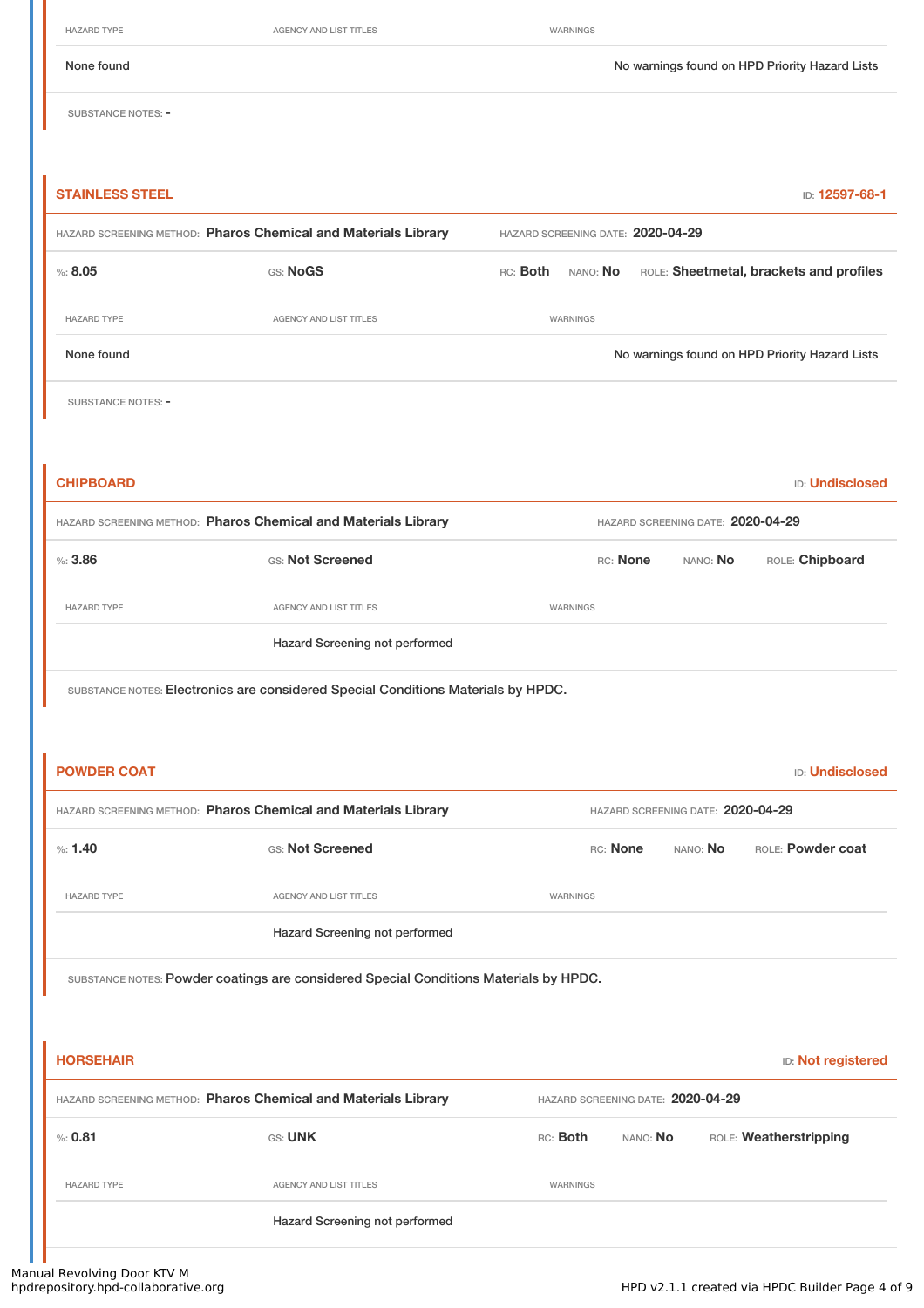| <b>STYRENE BUTADIENE RUBBER (SBR)</b> |                                                                |                                                |                     | ID: 9003-55-8                                  |  |  |  |
|---------------------------------------|----------------------------------------------------------------|------------------------------------------------|---------------------|------------------------------------------------|--|--|--|
|                                       | HAZARD SCREENING METHOD: Pharos Chemical and Materials Library | HAZARD SCREENING DATE: 2020-04-29              |                     |                                                |  |  |  |
| % 0.73                                | GS: LT-UNK                                                     | RC: None                                       | ROLE: Glazing seals |                                                |  |  |  |
| <b>HAZARD TYPE</b>                    | AGENCY AND LIST TITLES                                         | WARNINGS                                       |                     |                                                |  |  |  |
| None found                            |                                                                | No warnings found on HPD Priority Hazard Lists |                     |                                                |  |  |  |
| SUBSTANCE NOTES: -                    |                                                                |                                                |                     |                                                |  |  |  |
|                                       |                                                                |                                                |                     |                                                |  |  |  |
| <b>POLYPROPYLENE</b>                  |                                                                |                                                |                     | ID: 9003-07-0                                  |  |  |  |
|                                       | HAZARD SCREENING METHOD: Pharos Chemical and Materials Library |                                                |                     | HAZARD SCREENING DATE: 2020-04-29              |  |  |  |
| % 0.21                                | GS: LT-UNK                                                     | RC: None                                       |                     | ROLE: Tape<br>NANO: No                         |  |  |  |
| <b>HAZARD TYPE</b>                    | <b>AGENCY AND LIST TITLES</b>                                  | WARNINGS                                       |                     |                                                |  |  |  |
| None found                            |                                                                |                                                |                     | No warnings found on HPD Priority Hazard Lists |  |  |  |
| SUBSTANCE NOTES: -                    |                                                                |                                                |                     |                                                |  |  |  |
|                                       |                                                                |                                                |                     |                                                |  |  |  |
|                                       |                                                                |                                                |                     |                                                |  |  |  |
| <b>WOOD</b>                           |                                                                |                                                |                     | ID: Not registered                             |  |  |  |
|                                       | HAZARD SCREENING METHOD: Pharos Chemical and Materials Library | HAZARD SCREENING DATE: 2020-04-29              |                     |                                                |  |  |  |
| % 0.17                                | GS: UNK                                                        | RC: Both                                       | NANO: No            | ROLE: Installation material                    |  |  |  |
| <b>HAZARD TYPE</b>                    | <b>AGENCY AND LIST TITLES</b>                                  | WARNINGS                                       |                     |                                                |  |  |  |
|                                       | Hazard Screening not performed                                 |                                                |                     |                                                |  |  |  |
| <b>SUBSTANCE NOTES: -</b>             |                                                                |                                                |                     |                                                |  |  |  |
|                                       |                                                                |                                                |                     |                                                |  |  |  |
| <b>NYLON</b>                          |                                                                |                                                |                     | ID: 63428-83-1                                 |  |  |  |
|                                       | HAZARD SCREENING METHOD: Pharos Chemical and Materials Library | HAZARD SCREENING DATE: 2020-04-29              |                     |                                                |  |  |  |
| % 0.13                                | GS: NoGS                                                       | RC: None                                       | nano: <b>No</b>     | ROLE: Installation material                    |  |  |  |
| <b>HAZARD TYPE</b>                    | <b>AGENCY AND LIST TITLES</b>                                  | WARNINGS                                       |                     |                                                |  |  |  |
| None found                            |                                                                |                                                |                     | No warnings found on HPD Priority Hazard Lists |  |  |  |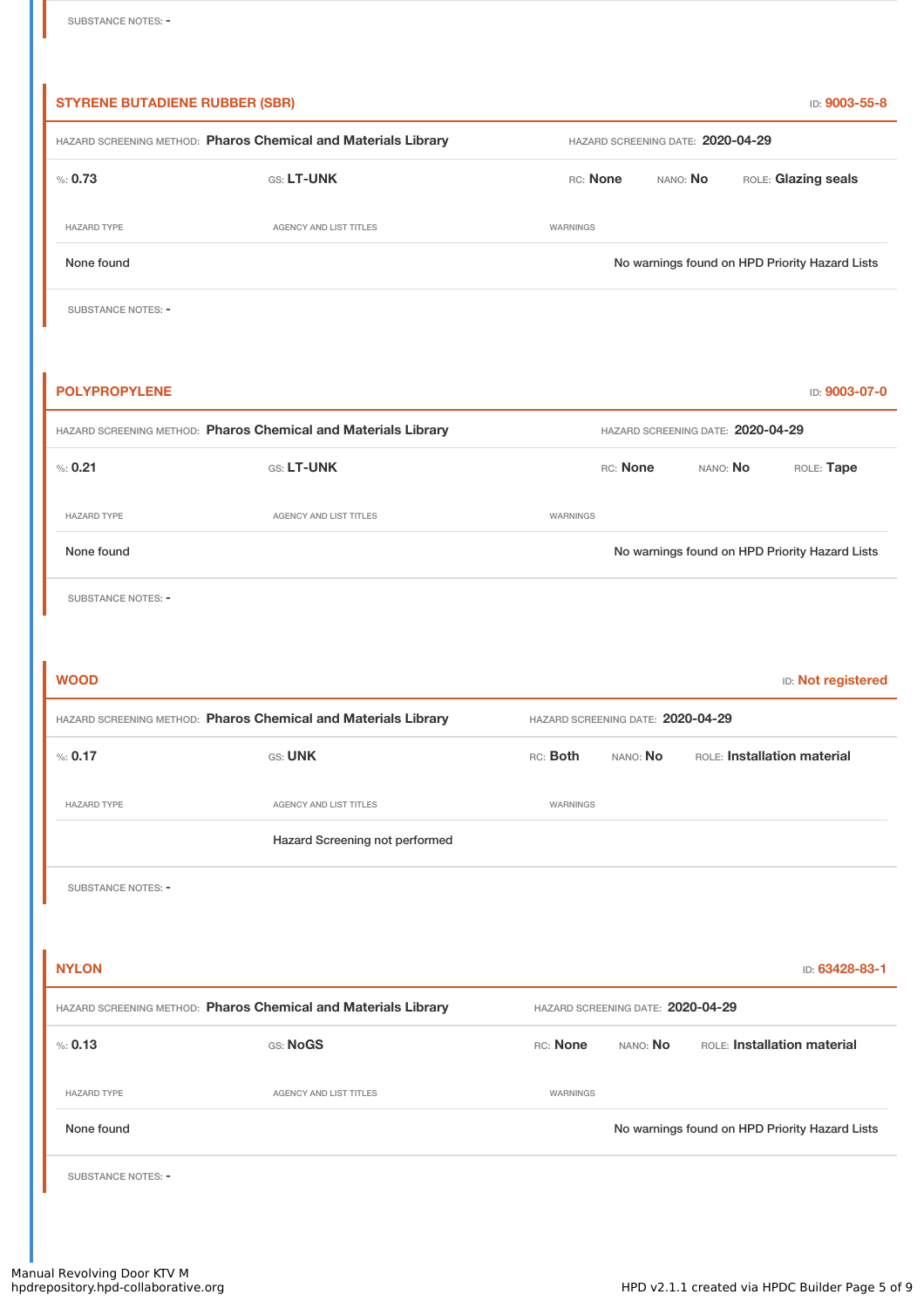| <b>ID: Undisclosed</b><br><b>PRINTED WIRING BOARD (PWB)</b> |                                                                                   |                |                                   |                    |                                        |               |
|-------------------------------------------------------------|-----------------------------------------------------------------------------------|----------------|-----------------------------------|--------------------|----------------------------------------|---------------|
|                                                             | HAZARD SCREENING METHOD: Pharos Chemical and Materials Library                    |                |                                   |                    | HAZARD SCREENING DATE: 2020-04-29      |               |
| % : 0.02                                                    | GS: Not Screened                                                                  |                | RC:<br><b>None</b>                | NANO:<br><b>No</b> | ROLE: Printed Wiring Board<br>(PWB)    |               |
| <b>HAZARD TYPE</b>                                          | <b>AGENCY AND LIST TITLES</b>                                                     |                | WARNINGS                          |                    |                                        |               |
|                                                             | Hazard Screening not performed                                                    |                |                                   |                    |                                        |               |
|                                                             | SUBSTANCE NOTES: Electronics are considered Special Conditions Materials by HPDC. |                |                                   |                    |                                        |               |
| <b>COPPER</b>                                               |                                                                                   |                |                                   |                    |                                        | ID: 7440-50-8 |
|                                                             | HAZARD SCREENING METHOD: Pharos Chemical and Materials Library                    |                | HAZARD SCREENING DATE: 2020-04-29 |                    |                                        |               |
| % 0.01                                                      | GS: LT-P1                                                                         | RC: <b>UNK</b> | nano: <b>No</b>                   |                    | ROLE: Electronic components and cables |               |
| <b>HAZARD TYPE</b>                                          | <b>AGENCY AND LIST TITLES</b>                                                     |                | WARNINGS                          |                    |                                        |               |
| <b>MULTIPLE</b>                                             | German FEA - Substances Hazardous to<br>Waters                                    |                | Class 2 - Hazard to Waters        |                    |                                        |               |

SUBSTANCE NOTES: -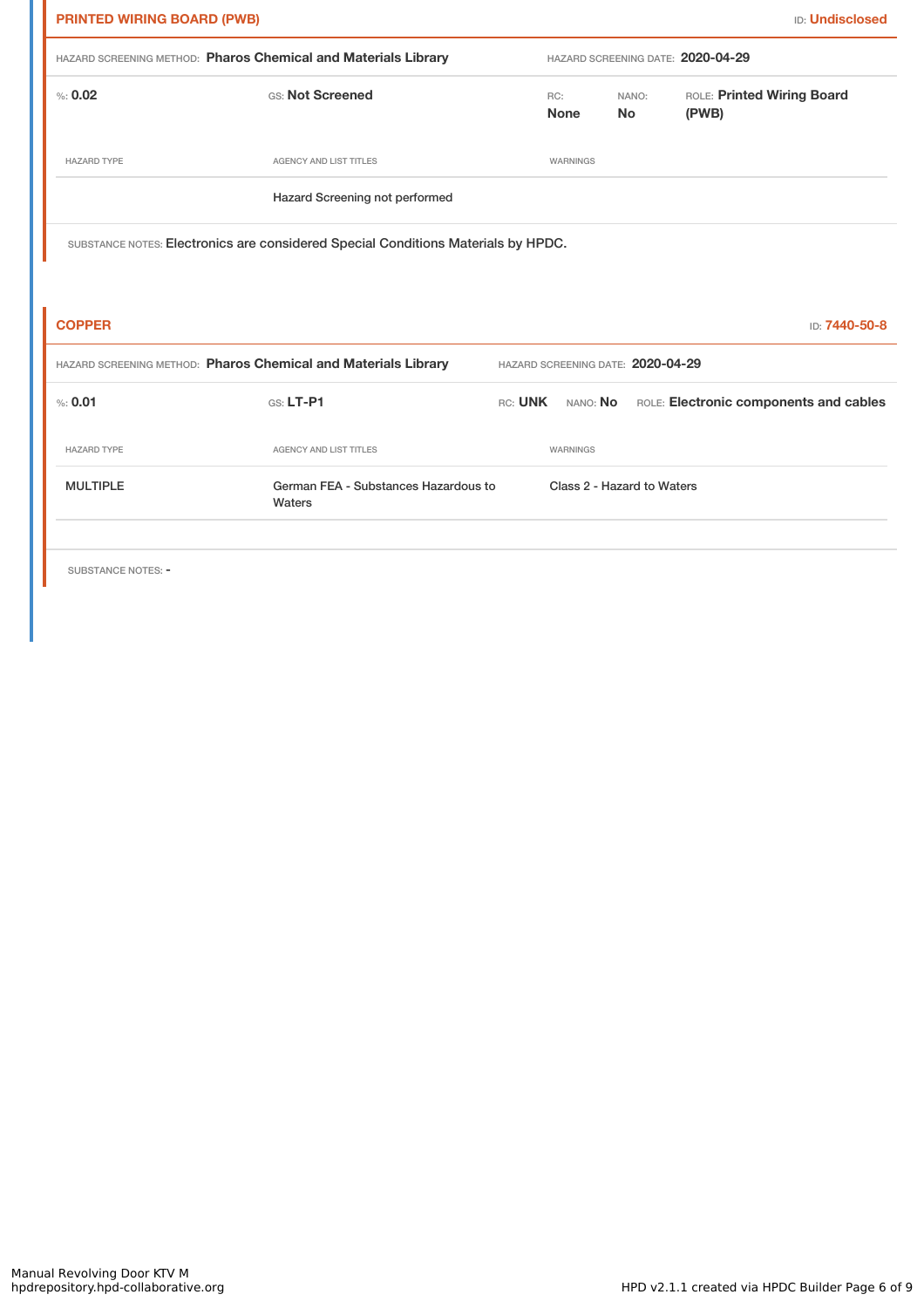This section lists applicable certification and standards compliance information for VOC emissions and VOC content. Other types of *health or environmental performance testing or certifications completed for the product may be provided.*

| <b>VOC EMISSIONS</b>                                                                                                                                                                                                                           | N/A                                   |                     |                                            |                                             |                                                                                                  |
|------------------------------------------------------------------------------------------------------------------------------------------------------------------------------------------------------------------------------------------------|---------------------------------------|---------------------|--------------------------------------------|---------------------------------------------|--------------------------------------------------------------------------------------------------|
| CERTIFYING PARTY: Self-declared<br>APPLICABLE FACILITIES: This HPD is for a product<br>that is NOT liquid/wet applied.<br><b>CERTIFICATE URL:</b>                                                                                              | <b>ISSUE DATE: 2020-</b><br>$04 - 29$ | <b>EXPIRY DATE:</b> | CERTIFIER OR LAB: N/A                      |                                             |                                                                                                  |
| <b>CERTIFICATION AND COMPLIANCE NOTES:</b>                                                                                                                                                                                                     |                                       |                     |                                            |                                             |                                                                                                  |
| <b>LCA</b>                                                                                                                                                                                                                                     |                                       |                     | <b>Declaration</b>                         |                                             | <b>Environmental Product</b>                                                                     |
| CERTIFYING PARTY: Third Party<br>APPLICABLE FACILITIES: Sofia, Bulgaria and Dubai, United Arab Emirates<br><b>CERTIFICATE URL:</b><br>https://www.dormakaba.com/resource/blob/60556/313682d1dc2188bbc374eb11663ef8c6/epd-<br>ktv-m-en-data.pdf |                                       |                     | <b>ISSUE</b><br>DATE:<br>$2017 -$<br>04-24 | <b>EXPIRY</b><br>DATE:<br>$2022 -$<br>04-23 | <b>CERTIFIER</b><br>OR LAB:<br>Institut<br><b>Bauen</b><br>und<br><b>Umwelt</b><br>e.V.<br>(IBU) |

CERTIFICATION AND COMPLIANCE NOTES: -

# **Section 4: Accessories**

This section lists related products or materials that the manufacturer requires or recommends for installation (such as adhesives or fasteners), maintenance, cleaning, or operations. For information relating to the contents of these related products, refer to their *applicable Health Product Declarations, if available.*

No accessories are required for this product.

# **Section 5: General Notes**

dormakaba has resulted from the merger of the two well-established brands Dorma and Kaba, both known for their expertise in the area of smart and secure access solutions. Together we stand for more than 150 years of security and reliability. Our master brand dormakaba stands for our offering of products, solutions and services for secure access to buildings and rooms from a single source. Our global brand power supports us to become the trusted industry leader. For more information, please go to: www.dormakaba.com. The information contained in this HPD is to be used only as a voluntary information on our products. dormakaba makes no representation or warranty as to the completeness or accuracy of the information contained herein. The products and specifications set forth in this HPD are subject to change without notice and dormakaba disclaims any and all liability for such changes. The information contained herein is provided without warranties of any kind, either express or implied, and dormakaba disclaims any and all liability for typographical, printing, or production errors or changes affecting the specifications contained herein. dormakaba DISCLAIMS ALL WARRANTIES, EXPRESS OR IMPLIED, INCLUDING, BUT NOT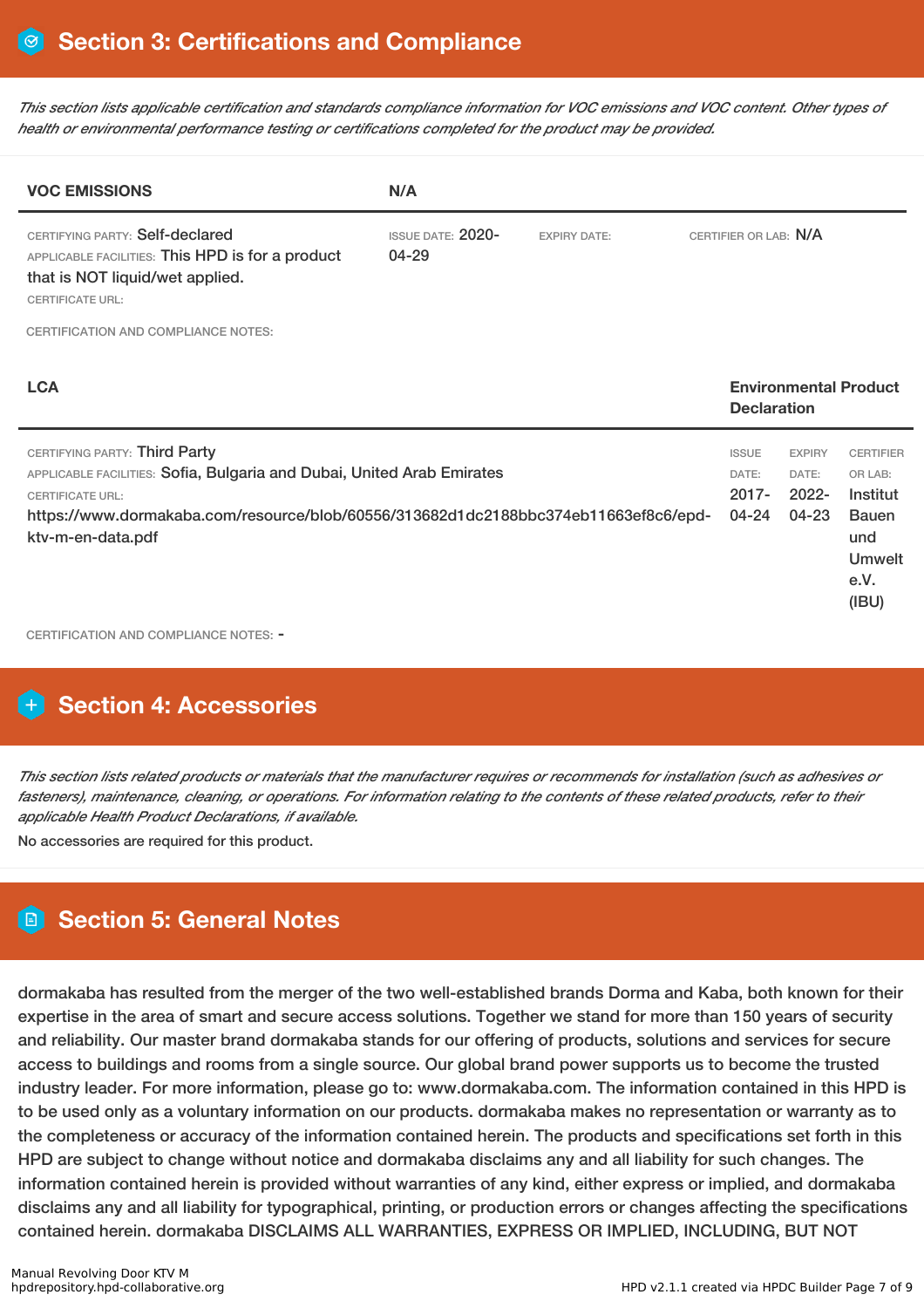LIMITED TO, THE IMPLIED WARRANTIES OF MERCHANTABILITY AND FITNESS FOR A PARTICULAR PURPOSE. IN NO EVENT WILL dormakaba BE LIABLE FOR ANY INCIDENTAL, INDIRECT OR CONSEQUENTIAL DAMAGES ARISING FROM THE SALE OR USE OF ANY PRODUCT. All sales of products shall be subject to dormakaba's applicable General Terms and Conditions, a copy of which will be provided by your local dormakaba organisation upon request.